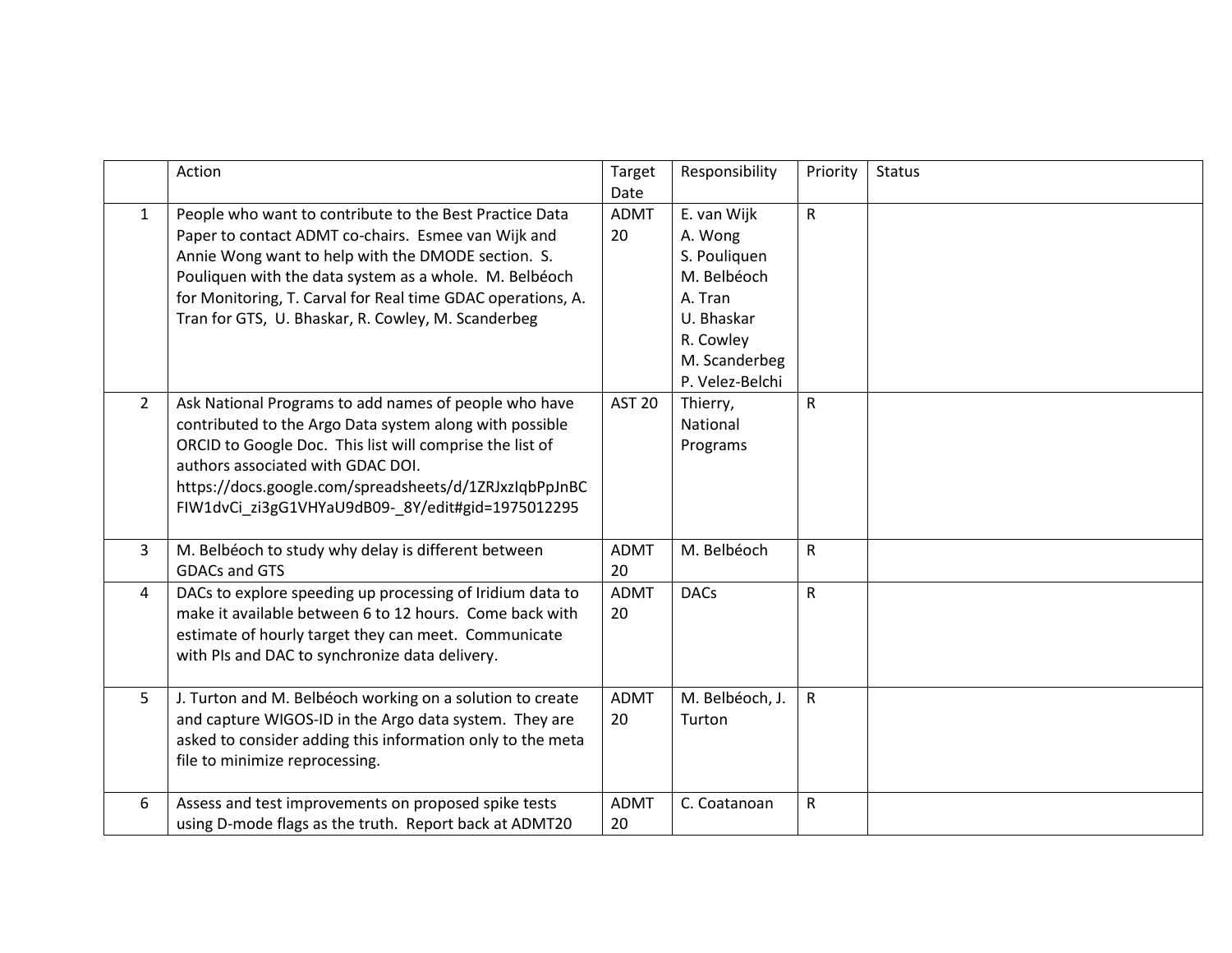| $\overline{7}$  | When flagging pressure during the RTQC test, put a flag of    | <b>ADMT</b>   | DACs, A. Wong,   |              |  |
|-----------------|---------------------------------------------------------------|---------------|------------------|--------------|--|
|                 | '2' for pressures between -2.4db and -5db. Update QC          | 20            | T. Carval        |              |  |
|                 | Manual accordingly.                                           |               |                  |              |  |
| 8               | Report back on MinMax implementation in real time at          | <b>ADMT</b>   | S. Pouliquen, B. | $\mathsf{R}$ |  |
|                 | next ADMT meeting.                                            | 20            | Owens            |              |  |
| 9               | Reach out to operational users to communicate that            | <b>ADMT</b>   | ADMT co-         | $\mathsf{R}$ |  |
|                 | greylist is no longer necessary for them to use. Instead,     | 20            | chairs, AST co-  |              |  |
|                 | please use QC flags to decide what data to use whether it     |               | chairs, ADMT,    |              |  |
|                 | comes from GTS or GDACs.                                      |               | P. Oke           |              |  |
| 10 <sup>°</sup> | Update QC manual to allow greylisted parameters to be         | <b>ADMT</b>   | A. Wong, T.      | $\mathsf{R}$ |  |
|                 | distributed on the GTS and to allow a QC flag of '2' to help  | 20            | Carval           |              |  |
|                 | Argo keep track of floats with malfunctioning sensors.        |               |                  |              |  |
| 11              | DACs to send all data onto the GTS in BUFR format, even       | <b>AST 20</b> | <b>DACs</b>      | $\mathsf R$  |  |
|                 | greylisted sensor data, with appropriate QC flags.            |               |                  |              |  |
| 12              | Group of experts to study the Deep Argo data to see if data   | <b>AST 20</b> | N. Zilberman,    | $\mathsf{R}$ |  |
|                 | is good enough to move QC flags up from '3' or '2'. Task is   |               | G. Maze, S.      |              |  |
|                 | to put an error bound on the raw data. Report to AST.         |               | Hosoda, B.       |              |  |
|                 |                                                               |               | King, S. Purkey  |              |  |
| 13              | NMDIS and Coriolis GDAC to solve the issue of D file          | <b>AST 20</b> | Mingmei Dong,    | $\mathsf{R}$ |  |
|                 | submission                                                    |               | T. Carval        |              |  |
| 14              | Improve synchronization between US GDAC and French            | <b>ADMT</b>   | M. Ignazewski,   | $\mathsf{R}$ |  |
|                 | GDAC to make CSIO data available more rapidly                 | 20            | t. Carval        |              |  |
| 15              | Keep DOI monthly download available with one click and        | <b>AST 20</b> | T. Carval        | $\mathsf{R}$ |  |
|                 | one DOI. Inside the download, split the GDAC holdings into    |               |                  |              |  |
|                 | two compressed files per DAC: one for core and one for        |               |                  |              |  |
|                 | BGC files. Include README file with naming conventions        |               |                  |              |  |
|                 | inside. Include all documentation for all User Manuals.       |               |                  |              |  |
| 16              | S-prof files will replace M-prof files and will be compressed | <b>AST 20</b> | T. Carval, M.    | $\mathsf{R}$ |  |
|                 | into NetCDF4. GDACs to decide whether to both produce S-      |               | Ignazewski       |              |  |
|                 | prof files or to mirror them. Inform users through ADMT       |               |                  |              |  |
|                 | website, emails.                                              |               |                  |              |  |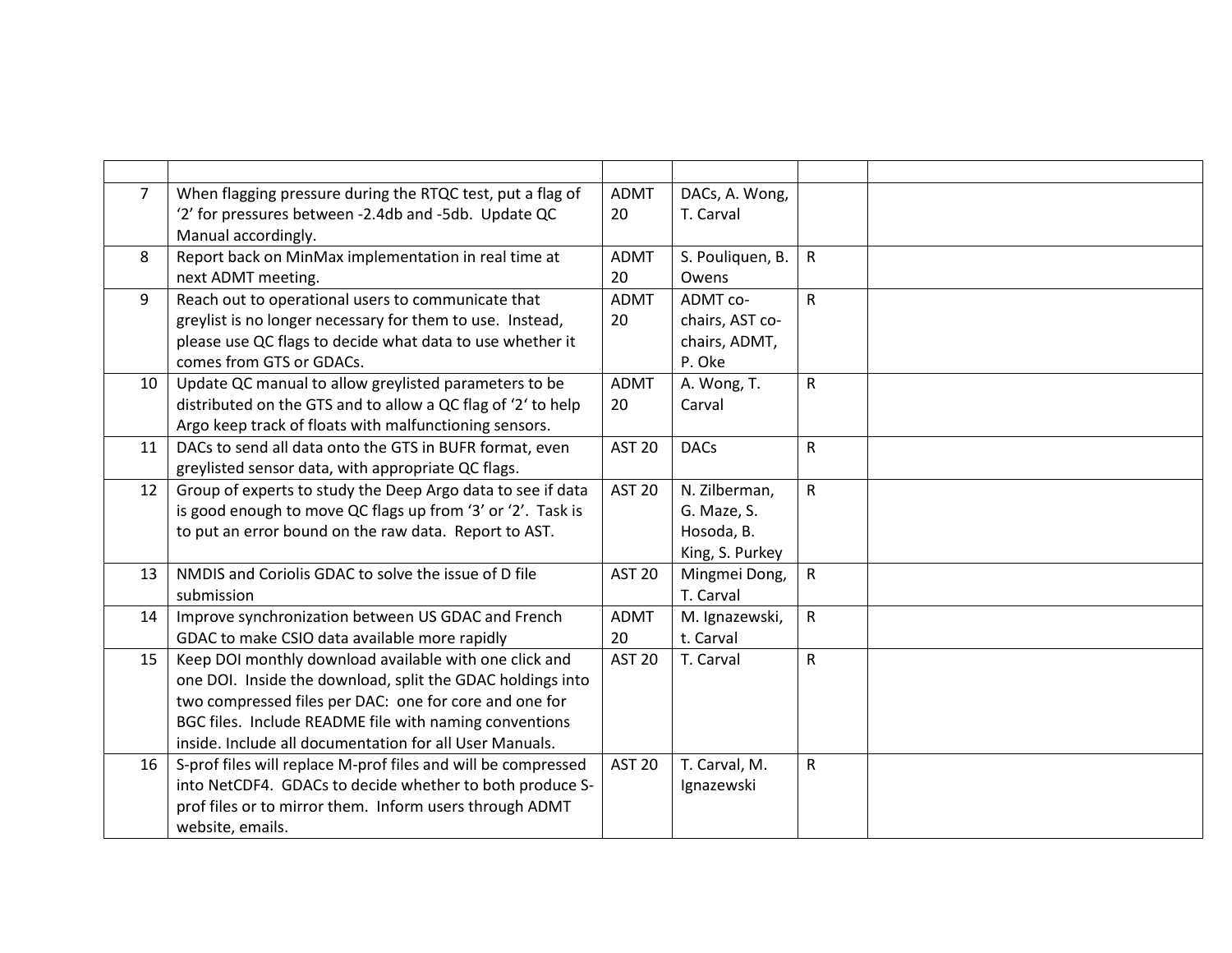| 17 | Remove zipped GDAC files from Coriolis. Only serve them        | <b>ADMT</b>   | T. Carval        | ${\sf R}$    |  |
|----|----------------------------------------------------------------|---------------|------------------|--------------|--|
|    | on DOI page.                                                   | 20            |                  |              |  |
| 18 | Add PARAM into b-traj index file                               | <b>AST 20</b> | <b>GDACs</b>     | $\mathsf{R}$ |  |
| 19 | Allow MISSION_CONFIG_NUMBER of 0. Change User                  | <b>ADMT</b>   | A. Wong, T.      | $\mathsf R$  |  |
|    | Manual to add that N can be 0. File Checker can also accept    | 20            | Carval, M.       |              |  |
|    | fill value.                                                    |               | Ignazewski       |              |  |
| 20 | Move from warnings to rejections by AST-20 meeting for all     | <b>AST 20</b> | M. Ignaszewski   | $\mathsf{R}$ |  |
|    | <b>GDAC File Checker tests.</b>                                |               |                  |              |  |
| 21 | For changes to be made intersessionally to the File Checker,   | <b>ADMT</b>   | <b>ADMT</b> exec | $\mathsf{R}$ |  |
|    | send requests to the ADMT exec team. ADMT exec team            | 20            | team, DACs       |              |  |
|    | will evaluate the suggestion and send out decision for         |               |                  |              |  |
|    | approval from ADMT.                                            |               |                  |              |  |
| 22 | Stop accepting D-mode files < v3.1.                            | <b>AST 20</b> | <b>GDACs</b>     | $\mathsf{R}$ |  |
|    |                                                                |               |                  |              |  |
| 23 | Put all existing v3.1 files through current FileChecker and    | <b>AST 20</b> | M. Ignaszewski   | $\mathsf{R}$ |  |
|    | report results to ADMT.                                        |               |                  |              |  |
|    |                                                                |               |                  |              |  |
| 24 | Trajectory File Checker live by AST 20                         | <b>AST 20</b> | M. Ignazewski    | $\mathsf{R}$ |  |
| 25 | Ask Deep Argo to work on creating a subset of CCHDO/ref        | <b>ADMT</b>   | Deep Argo, S.    | $\mathsf{R}$ |  |
|    | DB CTD data that can have a flag assigned to it to indicate it | 20            | Purkey,          |              |  |
|    | is high quality.                                               |               | Katsumata        |              |  |
| 26 | Add DM operator for each BGC variable into AIC database        | <b>ADMT</b>   | M. Belbéoch      | $\mathsf{R}$ |  |
|    |                                                                | 20            |                  |              |  |
| 27 | Check with operational centers that they are using GDAC        | <b>ADMT</b>   | P. Oke through   | ${\sf R}$    |  |
|    | data for reanalysis products                                   | 20            | <b>GODAE OV</b>  |              |  |
| 28 | C. Coatanoan to document how she deals with duplicate          | <b>ADMT</b>   | C. Coatanoan     | $\mathsf{R}$ |  |
|    | CTD in ref DB                                                  | 20            |                  |              |  |
| 29 | Breck Owens to apply pressure correction to RBR sensors        | <b>AST 20</b> | <b>B.</b> Owens  | $\mathsf{R}$ |  |
|    | and analyze the dataset. Asked to present results to AST-20    |               |                  |              |  |
| 30 | Set up a group to look at how to record DM operator in         | <b>ADMT</b>   | Henry, Annie,    | ${\sf R}$    |  |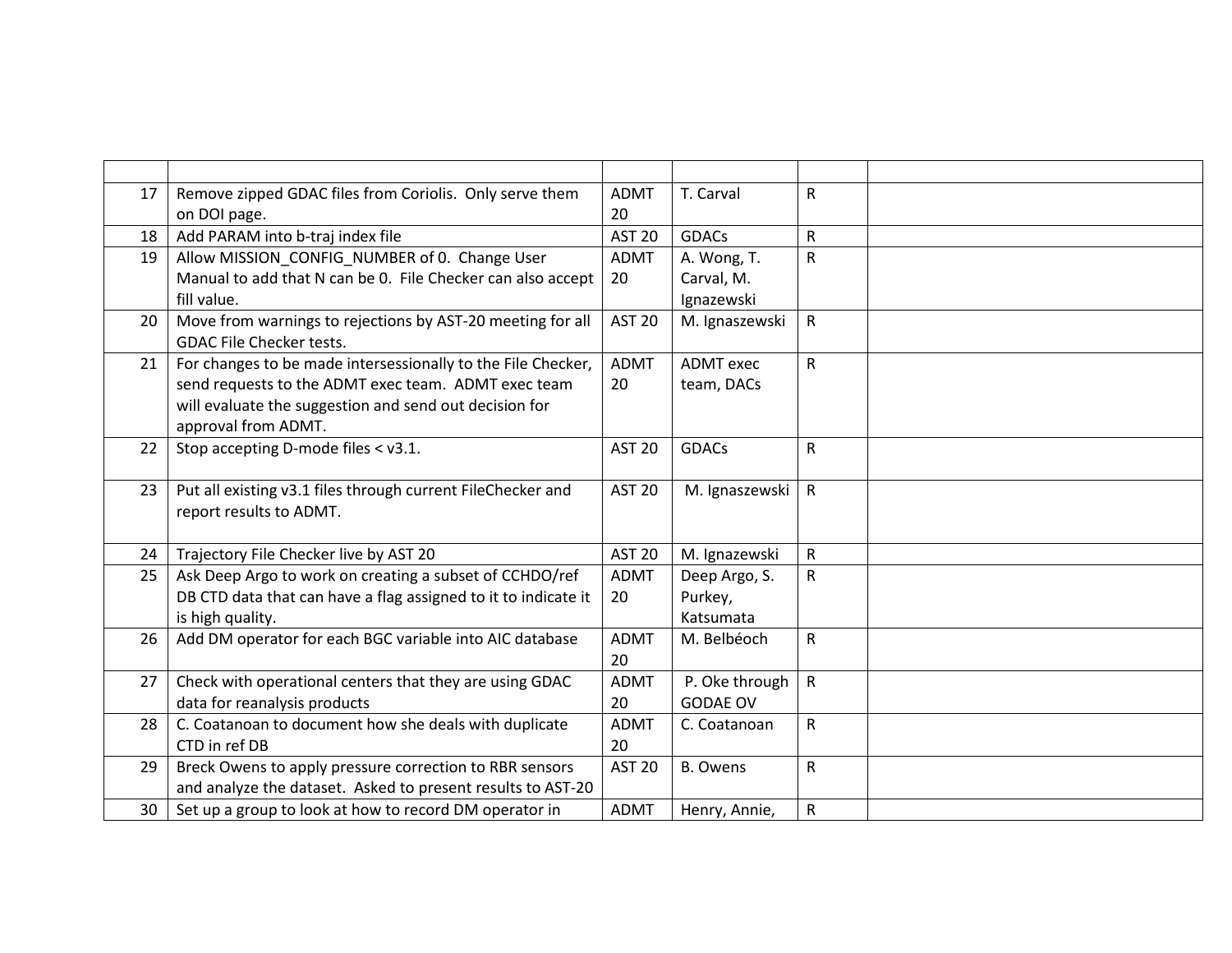|    | profile file, by N PROF, parameter and data mode.               | 20            | Sylvie, Mathieu       |              |                                           |
|----|-----------------------------------------------------------------|---------------|-----------------------|--------------|-------------------------------------------|
|    | Suggest to make it machine readable using a code rather         |               |                       |              |                                           |
|    | than a name. People will not be asked to go backwards in        |               |                       |              |                                           |
|    | time, but will be helpful going forward.                        |               |                       |              |                                           |
| 31 | Make a list of floats that need to be looked at quickly based   | <b>ADMT</b>   | M. Belbéoch,          | $\mathsf{R}$ |                                           |
|    | on semi-automated tests and CTD serial numbers likely to        | 20            | <b>DMQC</b>           |              |                                           |
|    | drift salty. DMQC operator to report in ADMT meeting            |               | operators             |              |                                           |
|    | report how they did. M. Belbéoch to monitor as well.            |               |                       |              |                                           |
| 32 | DACs to consider converting very old files into v3.1 rather     | <b>ADMT</b>   | <b>DACs</b>           | $\mathsf{R}$ |                                           |
|    | than trying to re-decode. This would help get floats into       | 20            |                       |              |                                           |
|    | v3.1 and it is understood that it can be very difficult to find |               |                       |              |                                           |
|    | decoders.                                                       |               |                       |              |                                           |
| 33 | J. Gilson to provide a list of CTD serial numbers and D.        | <b>ADMT</b>   | J. Gilson, D.         | $\mathsf{R}$ | Done.                                     |
|    | Murphy to send PRES serial number back. J. Gilson to share      | 20            | Murphy                |              | ftp://kakapo.ucsd.edu/pub/gilson/CTDSN Ce |
|    | with community.                                                 |               |                       |              | nsus_Jan19/                               |
|    |                                                                 |               |                       |              |                                           |
| 34 | J. Gilson to do another CTD serial number and CTD model         | <b>AST 20</b> | J. Gilson, DACs       | $\mathsf{R}$ | Done by John.                             |
|    | assessment. He will individually email the DACs with the        |               |                       |              | ftp://kakapo.ucsd.edu/pub/gilson/CTDSN Ce |
|    | largest issues. Ask DACs to try and correct these issues.       |               |                       |              | nsus Jan19/                               |
|    | High priority on CTD serial number and pressure sensor.         |               |                       |              |                                           |
| 35 | Ask File Checker to update to check against allowed sensors     | <b>ADMT</b>   | M. Ignazewski         | $\mathsf{R}$ |                                           |
|    | by parameter. Consider other cross reference checks.            | 20            |                       |              |                                           |
| 36 | Under-ice working group to update Table 9 to add NONE           | <b>AST 20</b> | E. VanWijk, C.        | $\mathsf{R}$ |                                           |
|    | and a method to include more than one positioning system        |               | Schmid, B.            |              |                                           |
|    | in string 8. Update table 5. Include Beidou and European        |               | Klein, M.             |              |                                           |
|    | satellite system that is coming online as well. Add error of    |               | Scanderbeg, A.        |              |                                           |
|    | magnitude to G, I, R accuracy. Suggest an MC between 250        |               | Wong                  |              |                                           |
|    | and 299 to use for RAFOS positions.                             |               |                       |              |                                           |
| 37 | Update User's manual with instructions on how to fill           | <b>AST 20</b> | <b>Thierry Carval</b> | $\mathsf{R}$ |                                           |
|    | FIRMWARE VERSION and change field length to 64, but still       |               |                       |              |                                           |
|    | accept 32.                                                      |               |                       |              |                                           |
| 38 | Accept suggested changes to Battery variables. Update           | <b>AST 20</b> | R. Cowley, B.         | ${\sf R}$    |                                           |